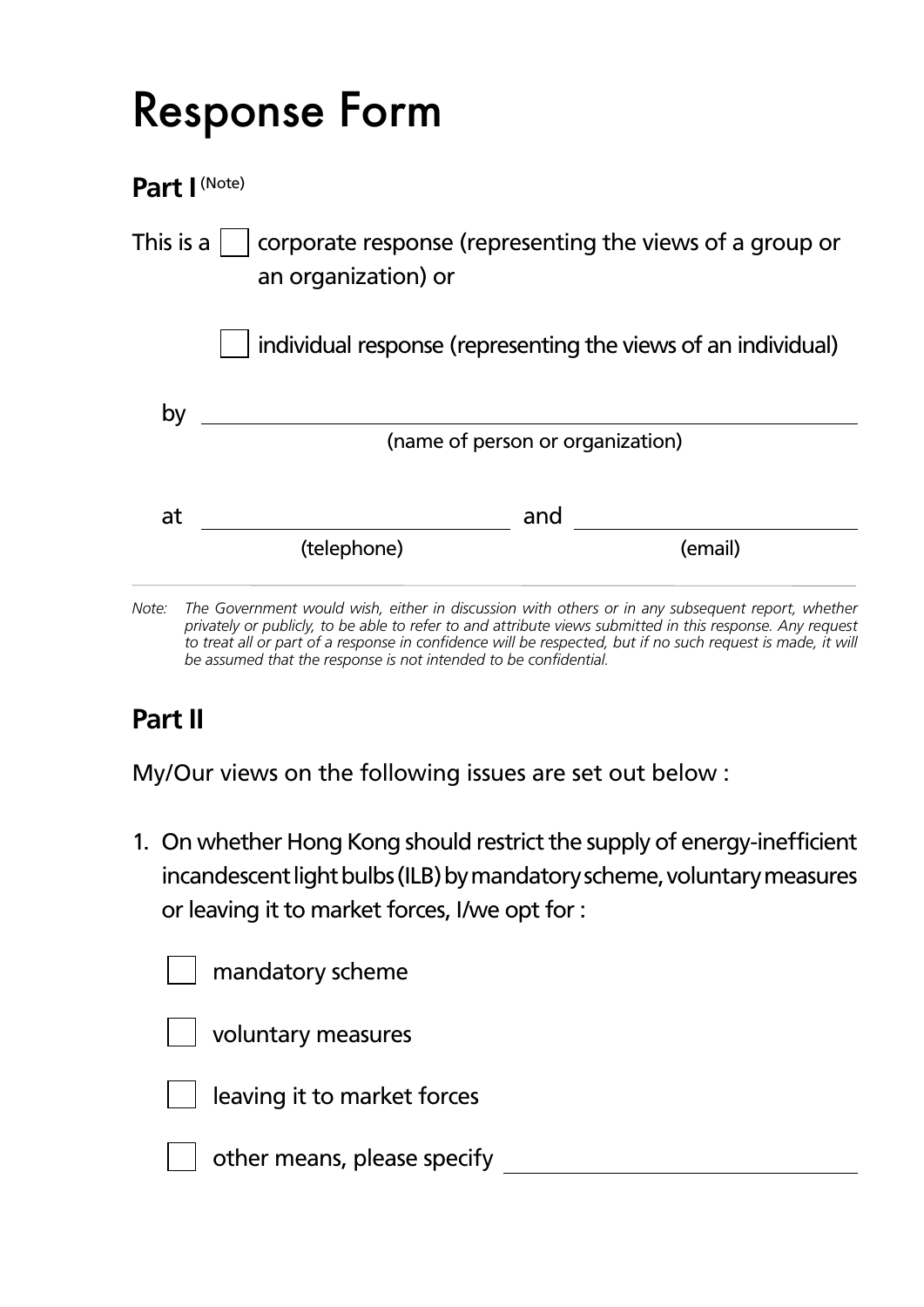2. The types of ILB that should be restricted if a mandatory scheme is introduced to restrict the supply of ILB include :

| <u> 1989 - Johann Stoff, amerikansk politiker (* 1989)</u> |  |
|------------------------------------------------------------|--|
|                                                            |  |
|                                                            |  |
|                                                            |  |
|                                                            |  |
|                                                            |  |
|                                                            |  |
|                                                            |  |
|                                                            |  |
|                                                            |  |
|                                                            |  |
|                                                            |  |
|                                                            |  |
|                                                            |  |
|                                                            |  |
|                                                            |  |
|                                                            |  |
|                                                            |  |
|                                                            |  |

3. Should Hong Kong adopt the minimum energy performance standards (MEPS) approach in phasing out ILB?

| $\Box$ Yes |  |  |  |
|------------|--|--|--|
|            |  |  |  |
|            |  |  |  |
|            |  |  |  |
|            |  |  |  |
|            |  |  |  |
| $\Box$ No  |  |  |  |
|            |  |  |  |
|            |  |  |  |
|            |  |  |  |
|            |  |  |  |
|            |  |  |  |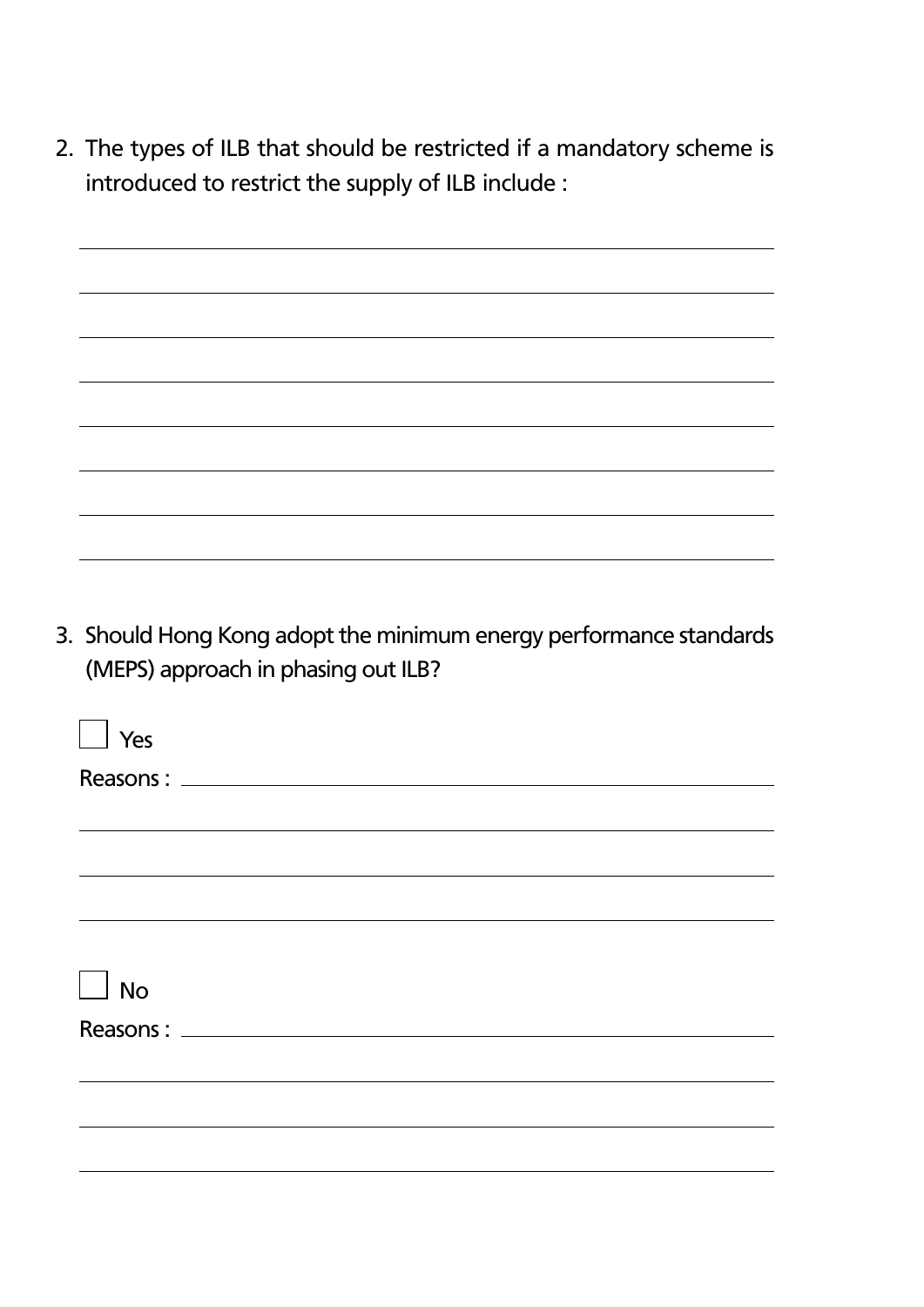Sale of Energy-inefficient Incandescent Light Bulbs Public Consultation on the Restriction of

限制銷售能源效益較低的鐫絲燈泡 公眾諮詢